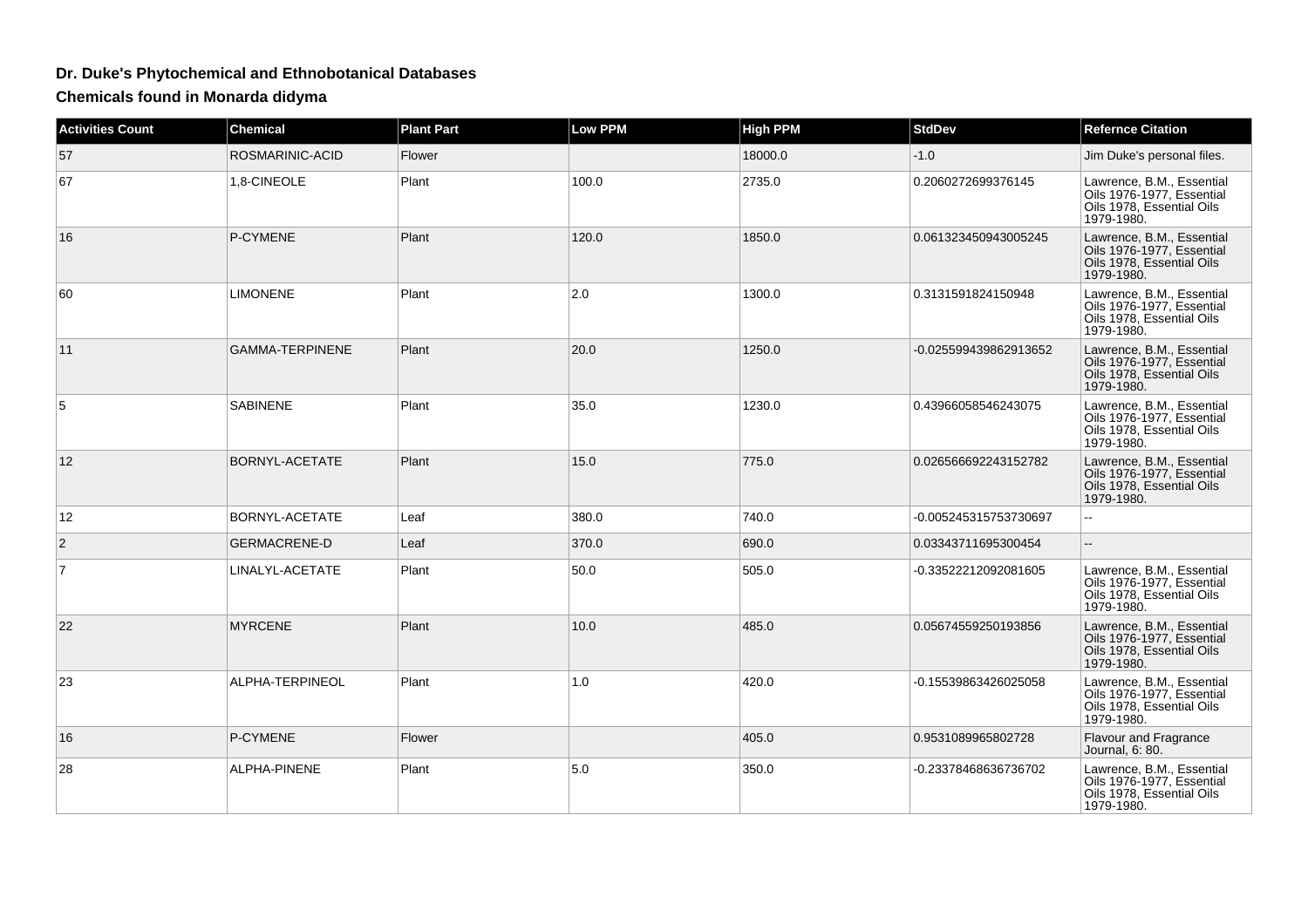| <b>Activities Count</b> | <b>Chemical</b>        | <b>Plant Part</b> | <b>Low PPM</b> | <b>High PPM</b> | <b>StdDev</b>        | <b>Refernce Citation</b>                                                                          |
|-------------------------|------------------------|-------------------|----------------|-----------------|----------------------|---------------------------------------------------------------------------------------------------|
| $\overline{2}$          | <b>GERMACRENE-D</b>    | Plant             | 20.0           | 330.0           | -0.14345684237501086 | Lawrence, B.M., Essential<br>Oils 1976-1977, Essential<br>Oils 1978, Essential Oils<br>1979-1980. |
| 9                       | <b>CAMPHENE</b>        | Plant             | 25.0           | 320.0           | -0.05843863375945202 | Lawrence, B.M., Essential<br>Oils 1976-1977, Essential<br>Oils 1978, Essential Oils<br>1979-1980. |
| 16                      | P-CYMENE               | Leaf              | 140.0          | 270.0           | -0.17579834905797595 |                                                                                                   |
| 13                      | <b>BETA-PINENE</b>     | Plant             | 25.0           | 240.0           | -0.1763503893352365  | Lawrence, B.M., Essential<br>Oils 1976-1977, Essential<br>Oils 1978, Essential Oils<br>1979-1980. |
| $\overline{2}$          | 3-OCTANOL              | Plant             | 25.0           | 240.0           | -0.15539468377643498 | Lawrence, B.M., Essential<br>Oils 1976-1977, Essential<br>Oils 1978, Essential Oils<br>1979-1980. |
| 11                      | <b>GAMMA-TERPINENE</b> | Flower            |                | 195.0           | -0.38395915301878303 | <b>Flavour and Fragrance</b><br>Journal, 6: 80.                                                   |
| 5                       | <b>SABINENE</b>        | Leaf              | 100.0          | 180.0           | -0.1465237367314848  |                                                                                                   |
| 9                       | <b>CAMPHENE</b>        | Leaf              | 90.0           | 170.0           | -0.12843512103305268 | ă.                                                                                                |
| 9                       | <b>TERPINOLENE</b>     | Plant             | 15.0           | 160.0           | 0.6743750787932923   | Lawrence, B.M., Essential<br>Oils 1976-1977, Essential<br>Oils 1978, Essential Oils<br>1979-1980. |
| 28                      | <b>PULEGONE</b>        | Plant             | 10.0           | 120.0           | -0.6259250228343867  | Lawrence, B.M., Essential<br>Oils 1976-1977, Essential<br>Oils 1978, Essential Oils<br>1979-1980. |
| 2                       | <b>GERMACRENE-D</b>    | Flower            |                | 115.0           | -0.2915926657253819  | Flavour and Fragrance<br>Journal, 6: 80.                                                          |
| 11                      | GAMMA-TERPINENE        | Leaf              | 60.0           | 115.0           | -0.15018994823601897 |                                                                                                   |
| 28                      | ALPHA-PINENE           | Leaf              | 50.0           | 90.0            | -0.21870131411883623 | ă.                                                                                                |
| 13                      | <b>BETA-PINENE</b>     | Leaf              | 45.0           | 80.0            | -0.3111303351356378  | Ξ.                                                                                                |
| 35                      | <b>BORNEOL</b>         | Leaf              | 40.0           | 75.0            | -0.3826736983701255  | Flavour and Fragrance<br>Journal, 6: 80.                                                          |
| 12                      | BORNYL-ACETATE         | Flower            |                | 55.0            | -0.16222142113076302 | Flavour and Fragrance<br>Journal, 6: 80.                                                          |
| 67                      | 1,8-CINEOLE            | Leaf              | 30.0           | 50.0            | -0.5237932089119647  |                                                                                                   |
| 71                      | <b>THYMOL</b>          | Plant             | 5.0            | 50.0            | -0.5692399713110052  | Lawrence, B.M., Essential<br>Oils 1976-1977, Essential<br>Oils 1978, Essential Oils<br>1979-1980. |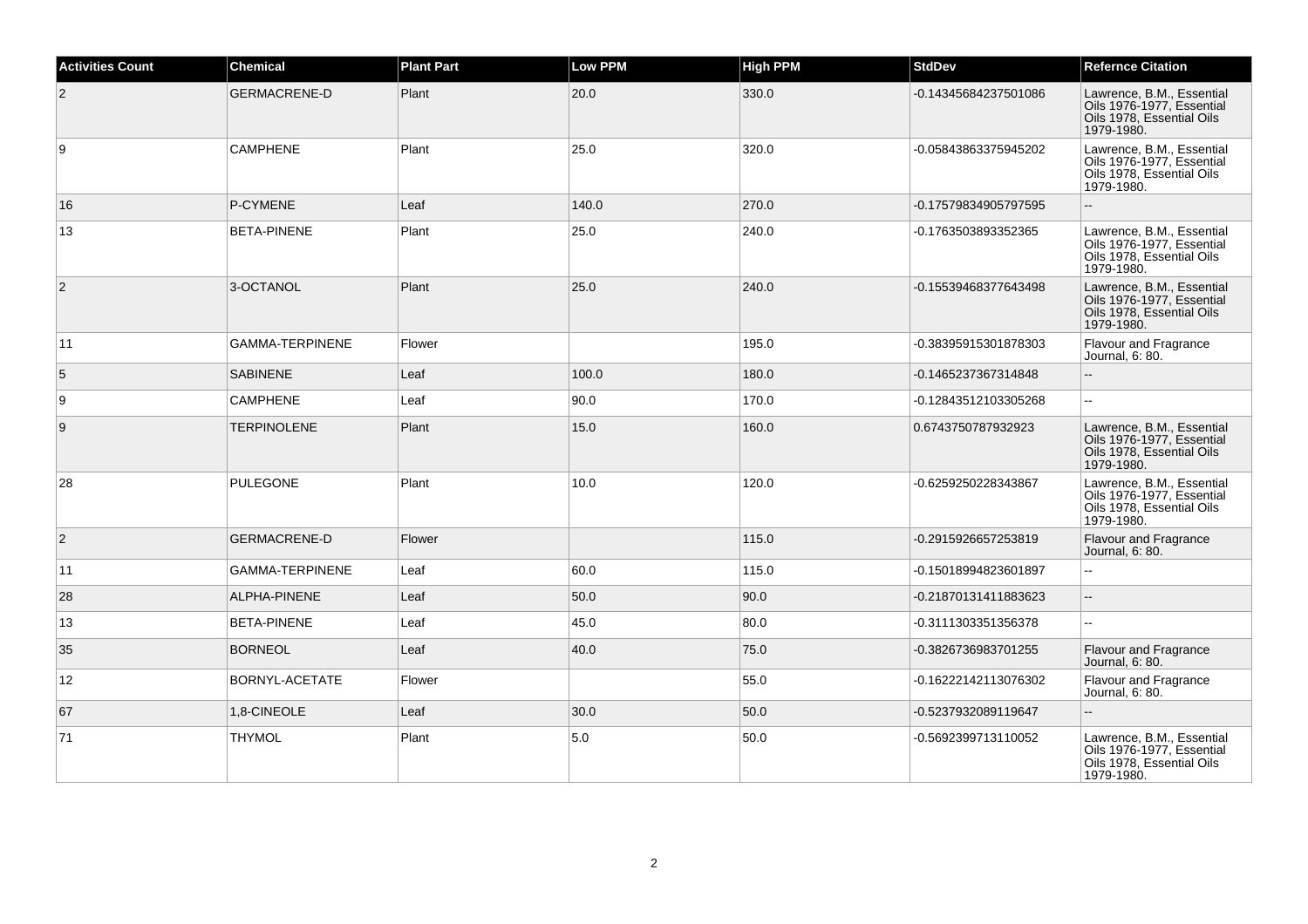| <b>Activities Count</b> | <b>Chemical</b>                  | <b>Plant Part</b> | <b>Low PPM</b> | <b>High PPM</b> | <b>StdDev</b>        | <b>Refernce Citation</b>                                                                          |
|-------------------------|----------------------------------|-------------------|----------------|-----------------|----------------------|---------------------------------------------------------------------------------------------------|
| $\mathbf{1}$            | DIHYDROCARVYL-<br><b>ACETATE</b> | Plant             | 5.0            | 45.0            | -0.623146364914203   | Lawrence, B.M., Essential<br>Oils 1976-1977, Essential<br>Oils 1978, Essential Oils<br>1979-1980. |
| 60                      | <b>LIMONENE</b>                  | Leaf              | 25.0           | 40.0            | -0.40570419186405104 | $\mathbb{Z}^2$                                                                                    |
| 23                      | ALPHA-TERPINEOL                  | Leaf              | 25.0           | 40.0            | -0.5200330695844766  | $\sim$                                                                                            |
| 13                      | ALPHA-TERPINENE                  | Plant             | 5.0            | 40.0            | -0.44130969594840336 | Lawrence, B.M., Essential<br>Oils 1976-1977. Essential<br>Oils 1978, Essential Oils<br>1979-1980. |
| 22                      | <b>MYRCENE</b>                   | Leaf              | 25.0           | 40.0            | -0.15824144322226433 | $\overline{\phantom{a}}$                                                                          |
| 22                      | <b>MYRCENE</b>                   | Flower            |                | 30.0            | -0.48499255419406617 | Flavour and Fragrance<br>Journal, 6: 80.                                                          |
| 3                       | <b>ISOMENTHONE</b>               | Leaf              | 15.0           | 25.0            | -0.6713665389168254  | $\sim$                                                                                            |
| 13                      | ALPHA-TERPINENE                  | Flower            |                | 25.0            | -0.6227631044837592  | Flavour and Fragrance<br>Journal, 6: 80.                                                          |
| 35                      | <b>GERANIOL</b>                  | Leaf              | 14.0           | 25.0            | -0.21886385378025552 | $\sim$                                                                                            |
| 67                      | 1,8-CINEOLE                      | Flower            |                | 22.0            | -0.450800530876068   | <b>Flavour and Fragrance</b><br>Journal, 6: 80.                                                   |
| 23                      | ALPHA-TERPINEOL                  | Flower            |                | 20.0            | -0.624932209361464   | <b>Flavour and Fragrance</b><br>Journal, 6: 80.                                                   |
| 5                       | <b>SABINENE</b>                  | Flower            |                | 18.0            | -0.7425901351518777  | Flavour and Fragrance<br>Journal, 6: 80.                                                          |
| 28                      | ALPHA-PINENE                     | Flower            |                | 18.0            | -0.695718784714942   | <b>Flavour and Fragrance</b><br>Journal, 6: 80.                                                   |
| 9                       | <b>TERPINOLENE</b>               | Leaf              | 10.0           | 15.0            | -0.21298647476915944 | $\sim$                                                                                            |
| 13                      | ALPHA-TERPINENE                  | Leaf              | 10.0           | 15.0            | -0.30461131542122966 |                                                                                                   |
| 5                       | GERANYL-ACETATE                  | Leaf              | 7.0            | 13.0            | -1.0015481756750388  | $\mathbf{u}$                                                                                      |
| 60                      | <b>LIMONENE</b>                  | Flower            |                | 10.0            | -0.6767651247109525  | Flavour and Fragrance<br>Journal, 6: 80.                                                          |
| 9                       | <b>CAMPHENE</b>                  | Flower            |                | 10.0            | -0.6881569624054215  | Flavour and Fragrance<br>Journal, 6: 80.                                                          |
| 13                      | <b>BETA-PINENE</b>               | Flower            |                | 7.0             | -0.581400234916731   | Flavour and Fragrance<br>Journal, 6: 80.                                                          |
| 35                      | <b>BORNEOL</b>                   | Flower            |                | 7.0             |                      | Flavour and Fragrance<br>Journal, 6: 80.                                                          |
| $\overline{7}$          | LINALYL-ACETATE                  | Flower            |                | 4.0             | -0.5307262088164137  | Flavour and Fragrance<br>Journal, 6: 80.                                                          |
| 9                       | <b>TERPINOLENE</b>               | Flower            |                | 4.0             | $-1.0$               | Flavour and Fragrance<br>Journal, 6: 80.                                                          |
| 5                       | GERANYL-ACETATE                  | Flower            |                | 4.0             | $-1.0$               | <b>Flavour and Fragrance</b><br>Journal, 6: 80.                                                   |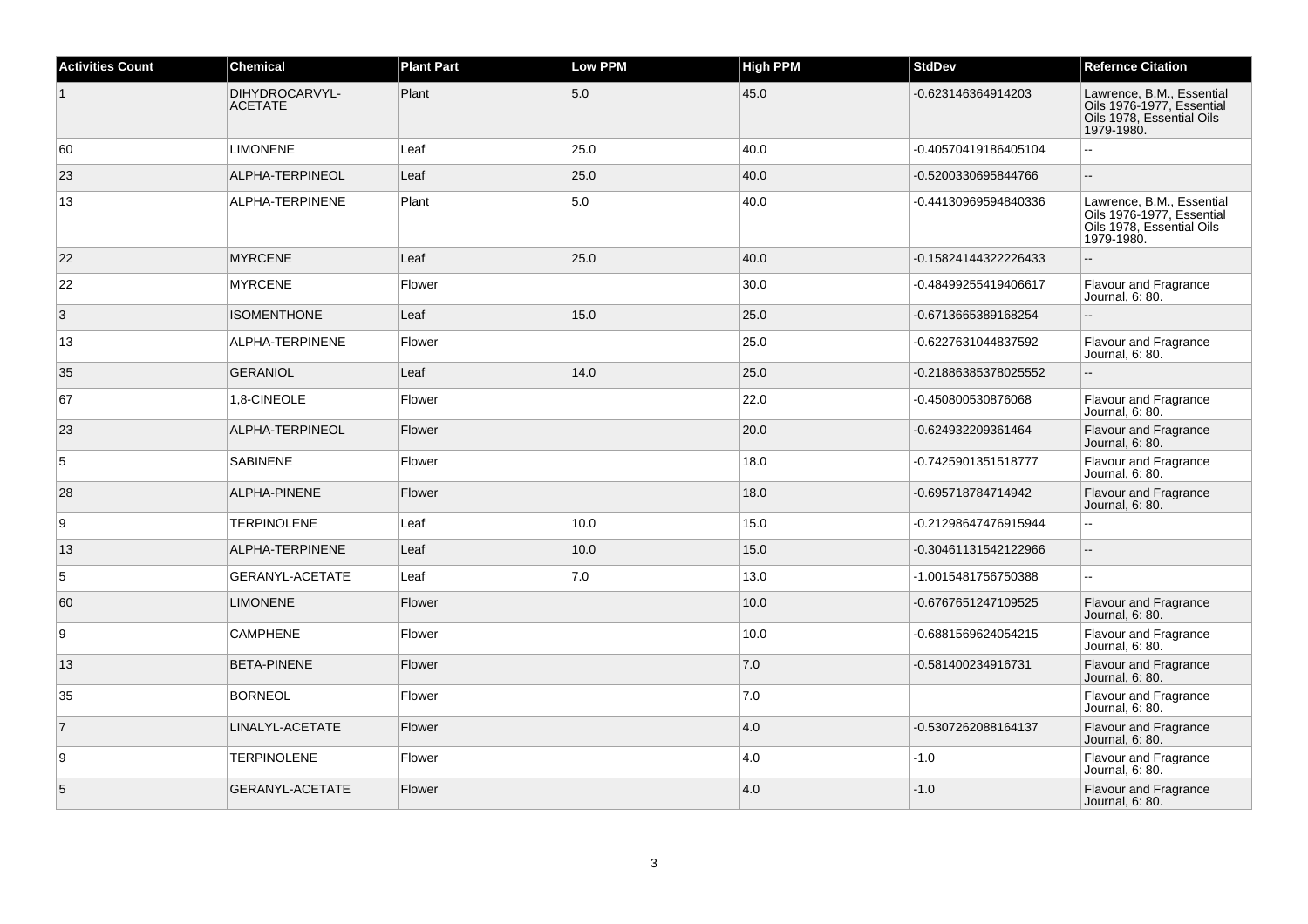| <b>Activities Count</b> | <b>Chemical</b>        | <b>Plant Part</b> | <b>Low PPM</b> | <b>High PPM</b> | <b>StdDev</b>       | <b>Refernce Citation</b>                                                                                                               |
|-------------------------|------------------------|-------------------|----------------|-----------------|---------------------|----------------------------------------------------------------------------------------------------------------------------------------|
| 35                      | <b>GERANIOL</b>        | Flower            |                | 4.0             | -0.5148556941565537 | <b>Flavour and Fragrance</b><br>Journal, 6: 80.                                                                                        |
| $\overline{2}$          | <b>OCIMENE</b>         | Leaf              |                |                 |                     | List, P.H. and Horhammer, L.,<br>Hager's Handbuch der<br>Pharmazeutischen Praxis,<br>Vols. 2-6, Springer-Verlag,<br>Berlin, 1969-1979. |
| 8                       | DELTA-3-CARENE         | Leaf              |                |                 |                     | List, P.H. and Horhammer, L.,<br>Hager's Handbuch der<br>Pharmazeutischen Praxis,<br>Vols. 2-6, Springer-Verlag,<br>Berlin, 1969-1979. |
| $\vert$ 1               | <b>NARIRUTIN</b>       | Plant             |                |                 |                     | List, P.H. and Horhammer, L.,<br>Hager's Handbuch der<br>Pharmazeutischen Praxis,<br>Vols. 2-6, Springer-Verlag,<br>Berlin, 1969-1979. |
| 3                       | <b>ISOMENTHONE</b>     | Flower            |                |                 |                     | Flavour and Fragrance<br>Journal, 6: 80.                                                                                               |
| 37                      | <b>CARVACROL</b>       | Plant             |                |                 |                     | List, P.H. and Horhammer, L.,<br>Hager's Handbuch der<br>Pharmazeutischen Praxis,<br>Vols. 2-6, Springer-Verlag,<br>Berlin, 1969-1979. |
| 56                      | <b>NARINGENIN</b>      | Plant             |                |                 |                     | List, P.H. and Horhammer, L.,<br>Hager's Handbuch der<br>Pharmazeutischen Praxis,<br>Vols. 2-6, Springer-Verlag,<br>Berlin, 1969-1979. |
| 5                       | <b>PRUNIN</b>          | Plant             |                |                 |                     | List, P.H. and Horhammer, L.,<br>Hager's Handbuch der<br>Pharmazeutischen Praxis,<br>Vols. 2-6, Springer-Verlag,<br>Berlin, 1969-1979. |
| 47                      | <b>BETA-SITOSTEROL</b> | Leaf              |                |                 |                     | List, P.H. and Horhammer, L.,<br>Hager's Handbuch der<br>Pharmazeutischen Praxis,<br>Vols. 2-6, Springer-Verlag,<br>Berlin, 1969-1979. |
| $\vert$ 1               | <b>LINARIN</b>         | Plant             |                |                 |                     | List, P.H. and Horhammer, L.,<br>Hager's Handbuch der<br>Pharmazeutischen Praxis,<br>Vols. 2-6, Springer-Verlag,<br>Berlin. 1969-1979. |
| 3                       | <b>GENKWANIN</b>       | Plant             |                |                 |                     | List, P.H. and Horhammer, L.,<br>Hager's Handbuch der<br>Pharmazeutischen Praxis,<br>Vols. 2-6, Springer-Verlag,<br>Berlin, 1969-1979. |